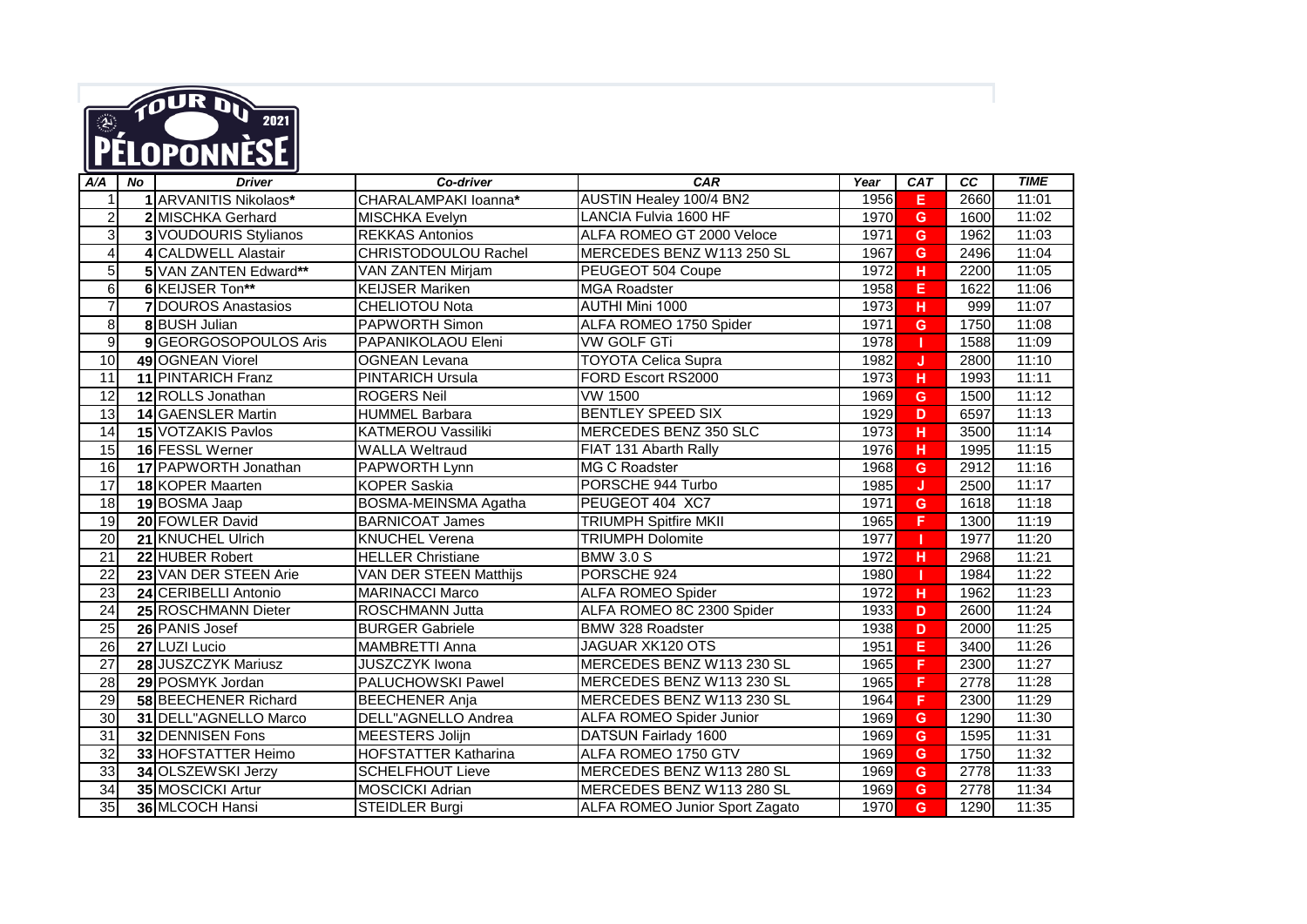| 36              | 37 MALUSZYNSKA Joanna      | DOBANIEWICZ-GRABOWSKA             |                                    | 1970 | G.                                | 2778 |       |
|-----------------|----------------------------|-----------------------------------|------------------------------------|------|-----------------------------------|------|-------|
|                 |                            | Magdalena                         | MERCEDES BENZ W113 280 SL          |      |                                   |      | 11:36 |
| $\overline{37}$ | 38 DUPEN Ella              | CHRISTODOULOU Sophia              | VW Beetle 1300                     | 1971 | G                                 | 1285 | 11:37 |
| 38              | 39 KEMPE Jim               | <b>KEMPE Hennie</b>               | <b>ALFA ROMEO GIULIA</b>           | 1971 | $\mathbf{G}$                      | 1290 | 11:38 |
| 39              | 40 BANTZIS Antonios        | PAPASOTIRIOU Dimosthenis          | <b>LANCIA Beta Montecarlo</b>      | 1976 | H                                 | 2000 | 11:39 |
| 40              | 41 KLOK Martijn            | PELOSO Samantha                   | PEUGEOT 504 Coupe                  | 1970 | G                                 | 1971 | 11:40 |
| $\overline{41}$ | 42 STORACE Francesco       | <b>PAULUCCI BAROUKH Francesca</b> |                                    | 1974 | $\overline{H}$                    | 2500 |       |
|                 |                            |                                   | <b>TRIUMPH TR6</b>                 |      |                                   |      | 11:41 |
| 42              | 43 HUBER Maximilian        | <b>NEMETH Barbara</b>             | <b>AUSTIN Mini 1000s</b>           | 1975 | н                                 | 999  | 11:42 |
| 43              | 44 NIETRZEBA Adam          | <b>LYSON Tomasz</b>               | <b>BUICK Century Custom Wagon</b>  | 1976 | H                                 | 5700 | 11:43 |
| 44              | 45 MORAITIS Nikolaos       | <b>KOKKINOU Vera</b>              | LADA BA3-2101                      | 1978 |                                   | 1290 | 11:44 |
| 45              | 46 KUIPER Remco            | <b>WANTIA Jordy</b>               | <b>DATSUN 180B</b>                 | 1978 | -1                                | 1800 | 11:45 |
| 46              | 47 STEFOU Alexandros       | ZACHAROPOULOS Nikolaos            | NISSAN A10 Violet                  | 1980 | т                                 | 1400 | 11:46 |
| $\overline{47}$ | 48 WOLHFART Volker         | <b>LAUTON Karin</b>               | PORSCHE 911 SC                     | 1980 | т.                                | 3200 | 11:47 |
| 48              | 50 EVRARD Jacques          | PAQUE Dominique                   | PORSCHE 911                        | 1984 | $\overline{\mathsf{J}}$           | 3200 | 11:48 |
| 49              | 51 ZACHOPOULOU-            | ZACHOPOULOU Miranda               |                                    | 1973 | H.                                | 1298 |       |
|                 | <b>ANTONATOU Christina</b> |                                   | LANCIA Fulvia Coupe 1,3s           |      |                                   |      | 11:49 |
| 50              | 52 LAGIOS Miltiades        | <b>KOUTSIS Ioannis</b>            | MERCEDES BENZ W191/170 DS          | 1953 | Е                                 | 1783 | 11:50 |
| $\overline{51}$ | 53 KARIOTIS Ioannis        | <b>KARIOTI Maria</b>              | DKW 3=6                            | 1960 | F.                                | 900  | 11:51 |
| $\overline{52}$ | 54 GIUSTINI Carlo          | MIZINA Svetlana                   | <b>ALFA ROMEO Giulietta Spider</b> | 1957 | E                                 | 1290 | 11:52 |
| 53              | 55 FILIPOWICZ Tomasz       | RODEK Joanna Lidia                | MERCEDES BENZ W121 190 SL          | 1959 | E.                                | 1987 | 11:53 |
| 54              | 56 MOTTIRONI Pierluigi     | <b>QUINTILIANI Daniela</b>        | <b>ALFA ROMEO Giulia Sprint</b>    | 1962 | F.                                | 1570 | 11:54 |
| 55              | 57 STIPCICH Pierluigi      | <b>TOMBOLINI Alfredo</b>          | <b>ALFA ROMEO Giulia Spider</b>    | 1962 | F                                 | 1570 | 11:55 |
| 56              | 59 SAMARAS Alexandros      | SAMARA Alexandra                  | ROLLS ROYCE SILVER SHADOW          | 1968 | G                                 | 6270 | 11:56 |
| $\overline{57}$ | 60 NOBLE John              | <b>NOBLE Jean</b>                 | MERCEDES BENZ 280SL                | 1970 | $\overline{G}$                    | 2778 | 11:57 |
| $\overline{58}$ | 61 ADRIAENS Serge          | <b>BELMANS Danielle</b>           | PORSCHE 911                        | 1989 | $\overline{Y}$                    | 3200 | 11:58 |
| 59              | 62 SATRAZEMI Maria         | <b>RALLI Sia</b>                  | <b>ALFA ROMEO Spider S4</b>        | 1990 | $\overline{Y}$                    | 1962 | 11:59 |
| 60              | 63 LANCELLOTTI MASSIMO     | <b>CERIBELLI Luigi</b>            |                                    | 1992 | <b>YT</b>                         | 1962 |       |
|                 | Ascanio                    |                                   | <b>ALFA ROMEO Duetto Spider</b>    |      |                                   |      | 12:00 |
| 61              | 64 LOUMIDIS Aris           | <b>LOUMIDI Lena</b>               | <b>CORD Phaeton</b>                | 1936 | $\overline{\mathsf{sv}}$          | 4730 |       |
| 62              | 65 SINANOGLOU Athanasios   | SANTAMOURI Danae-Sake             | PORSCHE 356 B s cabriolet          | 1963 | <b>SV</b>                         | 1600 |       |
| 63              | 66 INGLESSIS Ioannis       | KAMILARI Anna-Maria               | CHEVROLET Corvette C2              | 1965 | <b>SV</b>                         | 7000 |       |
| 64              | 67 CHRYSOSPATHIS Ioannis   | <b>VELONI Anny</b>                | PORSCHE 911T                       | 1971 | $\overline{\mathsf{sv}}$          | 2700 |       |
| 65              | 68 ARVANITIS Grigoris      | <b>ARVANITI Foteini</b>           | <b>LANCIA Fulvia Coupe 1,3s</b>    | 1972 | $\overline{\mathsf{sv}}$          | 1298 |       |
| 66              | 69 NTZOUMANIS Athanasios   | <b>ZACHARIS KONSTANTINOS</b>      | LANCIA Fulvia Coupe 1,3s           | 1973 | $\overline{\mathsf{sv}}$          | 1298 |       |
| 67              | 70 KOTTIS Vasileios        | <b>TBA</b>                        | <b>BMW 2002</b>                    | 1974 | <b>SV</b>                         | 1998 |       |
| 68              | 71 NIKOLOPOULOU Eleni      | <b>GEORGILIS Kostis</b>           | <b>VW 1300</b>                     | 1976 | $\overline{\mathsf{s}\mathsf{v}}$ | 1292 |       |
| 69              | 72 MATSOUKIS Petros        | <b>MALIAKI Maria</b>              | <b>MERCEDES BENZ W123 Coupe</b>    | 1978 | $\overline{\mathsf{sv}}$          | 2300 |       |
| 70              | 73 KONTOGIORGIS Spyridon   | <b>ANDRIOTIS Konstantinos</b>     | FIAT X1/9                          | 1980 | <b>SV</b>                         | 1500 |       |
| $\overline{71}$ | 74 DESYLAS Spyros          | <b>DESYLA Aikaterini</b>          | PORSCHE 911T                       | 1980 | <b>SV</b>                         | 3200 |       |
| $\overline{72}$ | 75 MERTINOS Akis           | <b>KYPRAIOS Gerasimos</b>         | <b>FORD Fiesta MK1</b>             | 1981 | $\overline{\mathsf{sv}}$          | 1100 |       |